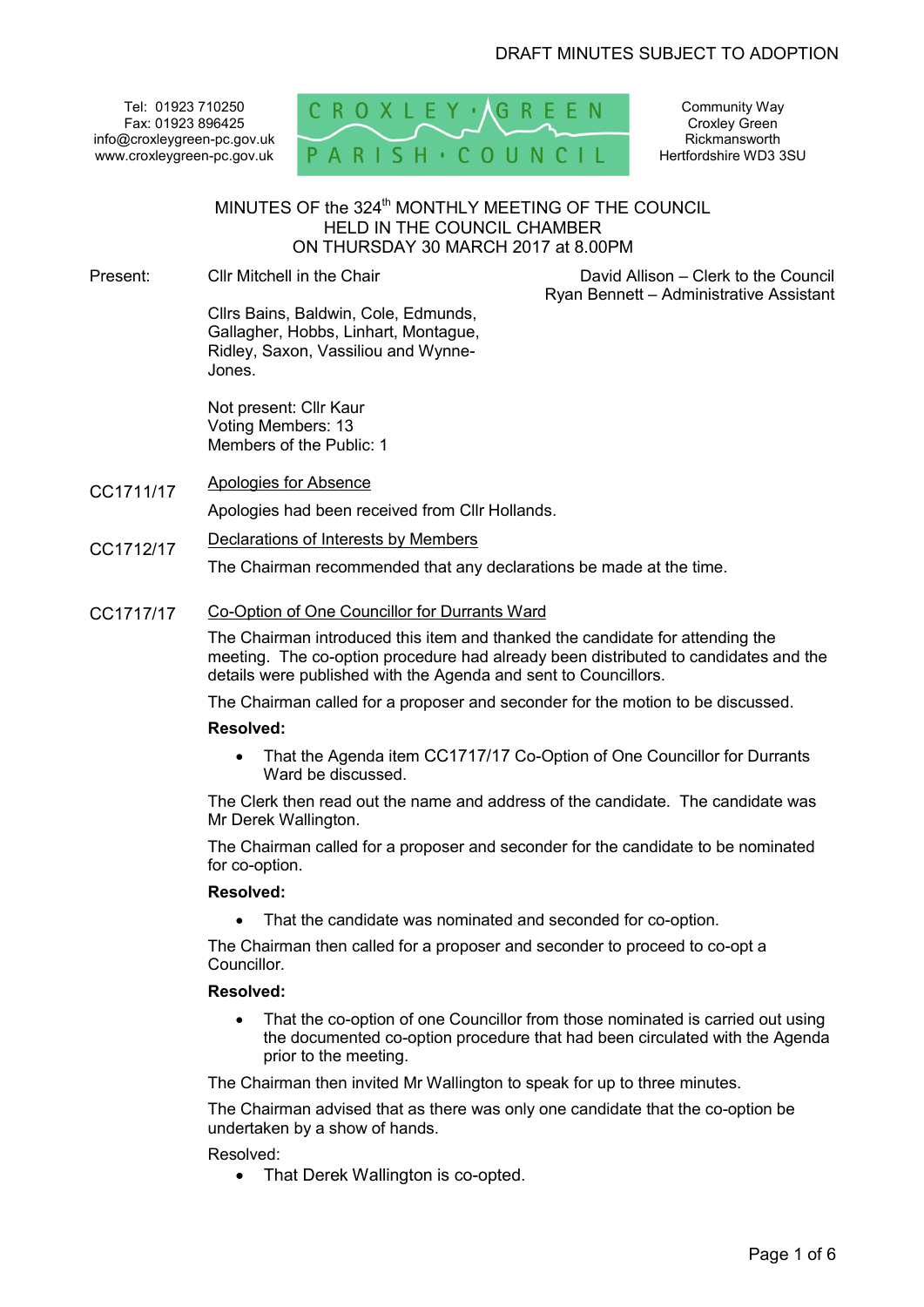The Chairman congratulated Mr Derek Wallington on being co-opted onto Croxley Green Parish Council.

CC1713/17 Representations from the Public

No representations were made.

CC1714/17 Minutes

## **Resolved:**

- That the Minutes of the  $323^{\text{rd}}$  Monthly Meeting of the Council held on Thursday 23 February 2017 be approved and signed by the Chairman
- CC1715/17 Matters Arising

A councillor asked the Clerk if he could circulate the e-mail between himself (Clerk) and Three Rivers District Council in regards to their car parking survey. The Clerk confirmed to the councillor that he would circulate the correspondence to all councillors.

- CC1716/17 Committee Reports<br>CC1705.1/17 Env
	- Environment and Amenity Committee held on Tuesday 7 February 2017

### **Resolved:**

- The E&A meeting of February 7 did not take place due to it being inquorate.
- CC1705.2/17 Any matters arising

There were no matters arising.

CC1705.3/17 Planning and Development Committee held on Wednesday 7 and Wednesday 15 February 2017.

## **Resolved:**

- That the Minutes of the Planning and Development Committee held on Wednesday 7 and Wednesday 15 February 2017 be adopted as report of the meeting.
- CC1705.4/17 Any matters arising

 A councillor asked if there were any updates regarding the potential development on Ascot Road. The Clerk informed members that the proposal was due to be considered by Watford Borough Council on the 19 April.

CC1705.5/17 Finance and Administration Committee held on Thursday 9 February 2017

## **Resolved:**

- That the minutes of the Finance & Administration Committee of Thursday 9 February 2017 be adopted as a report of the meeting.
- CC1705.6/17 Any matters arising

A councillor asked what music was played during the New Year's Eve fireworks on the Green. A councillor said that Tchaikovsky's 1812 Overture formed part of the selection but that they could not remember it all.

CC1717/17 Co-Option of One Councillor for Durrants Ward

This item was discussed above.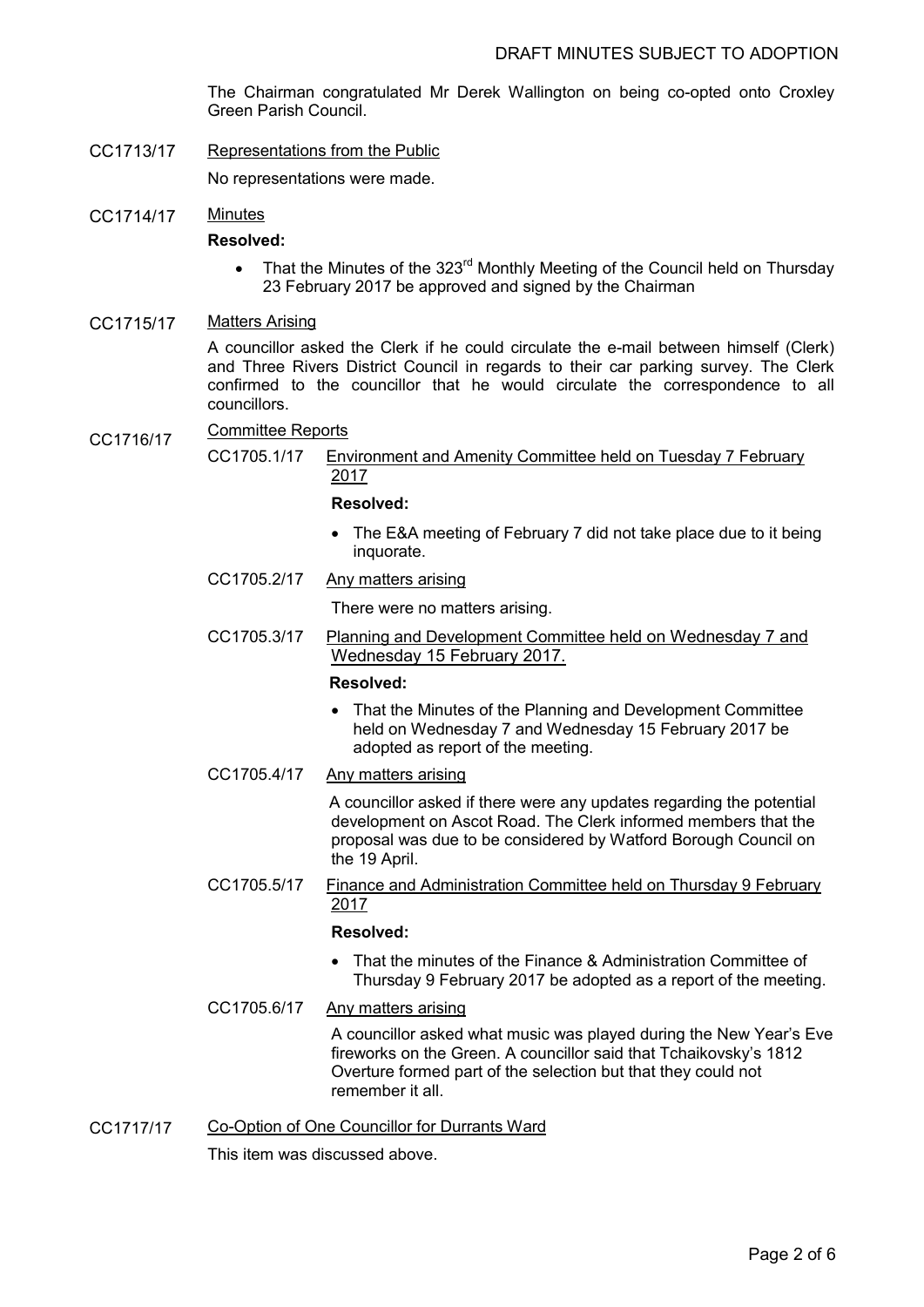## CC1718/17 Croxley Green Society (CGS) Questionnaire - Revels Procession

The Chairman introduced this item and asked councillors to refer to the Croxley Green Society survey included with the agenda. The Chairman made members aware that although they could debate amongst themselves how to respond to the survey the CGS had already made a decision to shorten the procession route.

After a discussion the council reached the following response to the CGS survey:

- 1. Yes It's too long.
- 2. Yes this is a better route although it is far too short.
- 3. N/A
- 4. N/A
- 5. No- I think vehicles should be allowed.
- **6.** Keep the procession, but with a shortened route. Not the one suggested by the CGS.

#### **Resolved:**

• That the Clerk informs the Croxley Green Society of the council's response.

#### CC1719.1/17 Events and Parish Council Supported Events

This item was withdrawn.

### CC1719.2/17 Parish Council Supported Events

The Chairman introduced this item and asked Cllr Montague to elaborate. Cllr Montague informed members that he and Cllr Cole had submitted their paper with a view to improving both the Council's and general public's recognition and awareness of events supported and contributed by the Parish Council.

Cllrs discussed the proposals with differing views. One Cllr felt that some groups when awarded grants did not publicise enough that the money they were receiving was from Croxley Green Parish Council.

Another Cllr suggested that they thought that although groups are asked to publicise the funding received from CGPC it should instead be added to the grant form that they must include the council's logo or equivalent within their publicity.

One Cllr raised a point that they felt that there needed to be improved communication, and further details about events, made available to Cllrs after they have happened for the benefit of Cllrs who could not make the events.

In a discussion over the inclusion of the disclosure of applicant account information in the CGPC grant application form to ensure it aligns with the Three River's District Council grant application process, the Clerk pointed out this was already included in the CGPC grant application form under section B12.

#### **Resolved:**

- That all events or organisations that receive a contribution from Council funds are asked to recognise this in their publicity material, brochures, programmes, website, Facebook page or after event reports as appropriate.
- That an addition is made to the Council Events section of the CGPC Website to list a calendar of events that the Council is either organising or supporting with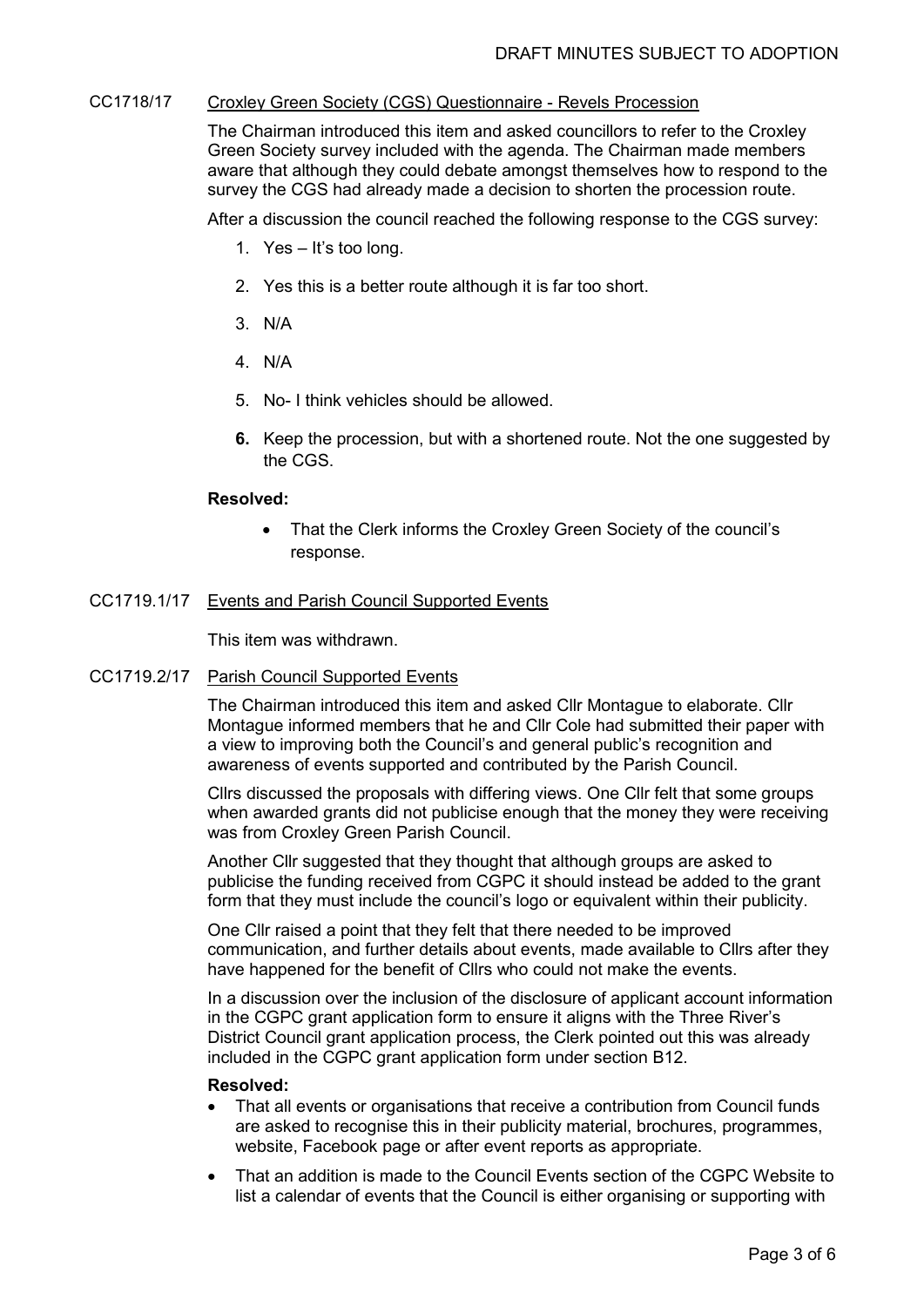funding (both to be highlighted to indicate the status) so that the public may be aware when the Council is contributing to or organising events.

- That all Councillors receive, at the beginning of each month a brief report on upcoming events and previously held events so members are aware of events and if any action is required from Councillors.
- That the events page of the CGPC website includes links to the websites or Facebook pages of the organisations responsible for an event.
- These recommendations are to be reviewed in six months' time.

#### CC1720/17 Croxley Green Society/Croxfest Funding and Grant Forms

This item was withdrawn.

#### CC1721/17 Strategic Business Plan Working Party

The Chairman introduced this item and asked Cllr Gallagher to elaborate. Cllr Gallagher informed members that following the council's decision to establish the Working Party looking into the creation of a functioning business plan the working party had since held a preliminary meeting.

From their meeting it was decided that Cllr Cole would chair the working party; former Cllr Wendy Jordan along with chairman of the Croxley Green Resident's Association Barry Grant be co-opted onto the working party; that the working party reports its progress from time to time to the Finance and Administration committee and that the Working Party should aim to complete its final report within six months. This was all down to the approval of the full council.

Cllr Gallagher then invited comments from members. A Cllr asked why the working party would be giving reports to the F&A committee to only a few members instead of at full council were all councillors would be able to have their say. Cllr Gallagher informed A Cllr that by reporting to the F&A it helped keep the working party streamlined and focused and that the F&A contained members from all the council's committees so it was quite well represented. A Cllr was also informed that any Cllr was welcome to join the welcome party and attend its meetings.

A Cllr raised a concern that by only inviting one of Croxley Green's many residents associations that it would seem as though the Parish Council is excluding residents from giving their input. Cllr Cole informed the Cllr that this was not his intention. He advised that he would be writing to the other resident's association in the village along with other third parties asking if they would like to make representation at the meeting. He also stressed the point that the CGRA was for all residents of Croxley Green whereas the others were only concerned with certain parts or roads of the village.

## **Resolved:**

- That former Councillor Wendy Jordan and the chairman of the Croxley Green Residents Association, Barry Grant, be co-opted members of the Working Party
- That Cllr Cole chair the working party
- That the Working Party reports progress and issues to the Finance and Administration Committee from time to time
- That the Working Party should aim to complete its deliberations and final report within six months.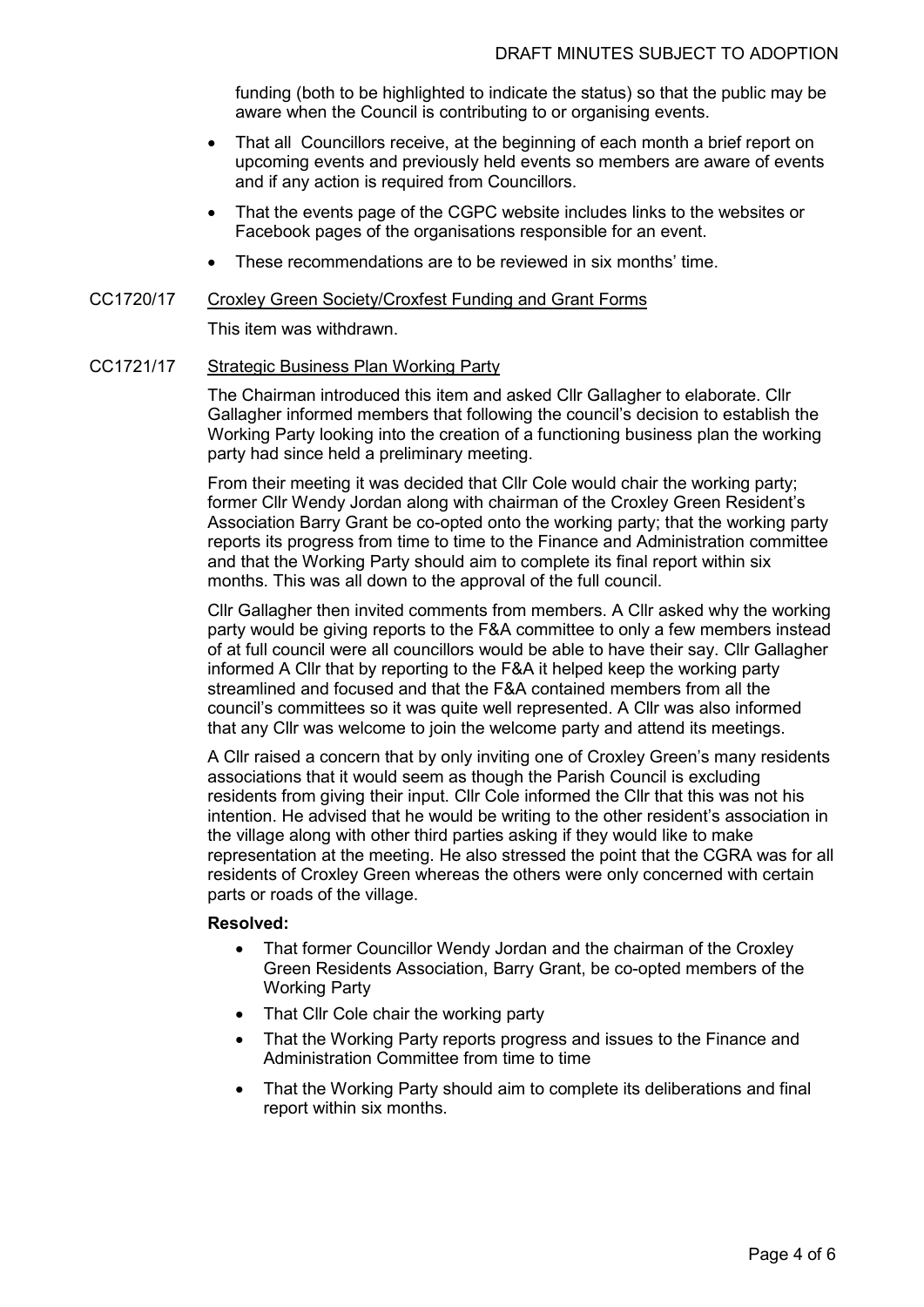## CC1722/17 Citizens Advice Bureau

The Chairman introduced the item and asked the Clerk to elaborate. The Clerk updated members on the progress of the Citizen's Advice Bureau sessions that were being held on the first Tuesday of every month with grant funds from Croxley Green Parish Council and that so far 7 residents have used the service.

## CC1723/17 Social Media

The Chairman introduced the item and asked the Administrative Assistant to elaborate. The Administrative Assistant informed members on the developments made on the Croxley Green Parish Council social media accounts since November 2016.

#### CC1723A/17 Parish Council Building Renewal Working Party

This item was considered under Standing Order 9.1.14

The Chairman introduced this item and asked Cllr Saxon to elaborate. Cllr Saxon informed members that at the F&A committee meeting of 9 March recommendations had been made in relation to the creation of a working party looking into the renewal of the Parish Council offices. These included the withdrawal of £5000 from reserves and placed as a budget item to be spent on professional services to see the possible options available to the Parish Council in regards to the building's renewal and that the working party reports back to council with its proposals in time for budget submissions for 2018/2019.

## **Resolved:**

- A working party is established with the brief to look into the renewal of the Parish Council Building on the site of the present building.
- A figure of £5000 be taken from reserves and placed as a budget item for this working group with the intention of it being spent on the professional services of an architect to draw up plans (based on research from present Councillors, The Clerk, and Staff) for a new Parish Council building ready for submission to Three Rivers District Council planning committee.
- That this working party should report back to Council with its proposals in time for the precept and budget considerations for 2018/2019. (i.e. October this year)

## CC1724/17 PART 2

## **Resolved:**

That the meeting proceeds to a confidential Part 2 discussion.

## CC1724.1/17 Community Assets

The Chairman introduced this item and took members through the supporting papers supplied to them in confidence.

## **Resolved:**

- That the matter be progressed as discussed;
- That the detail of the decision of this meeting is not released to the general public at this time.